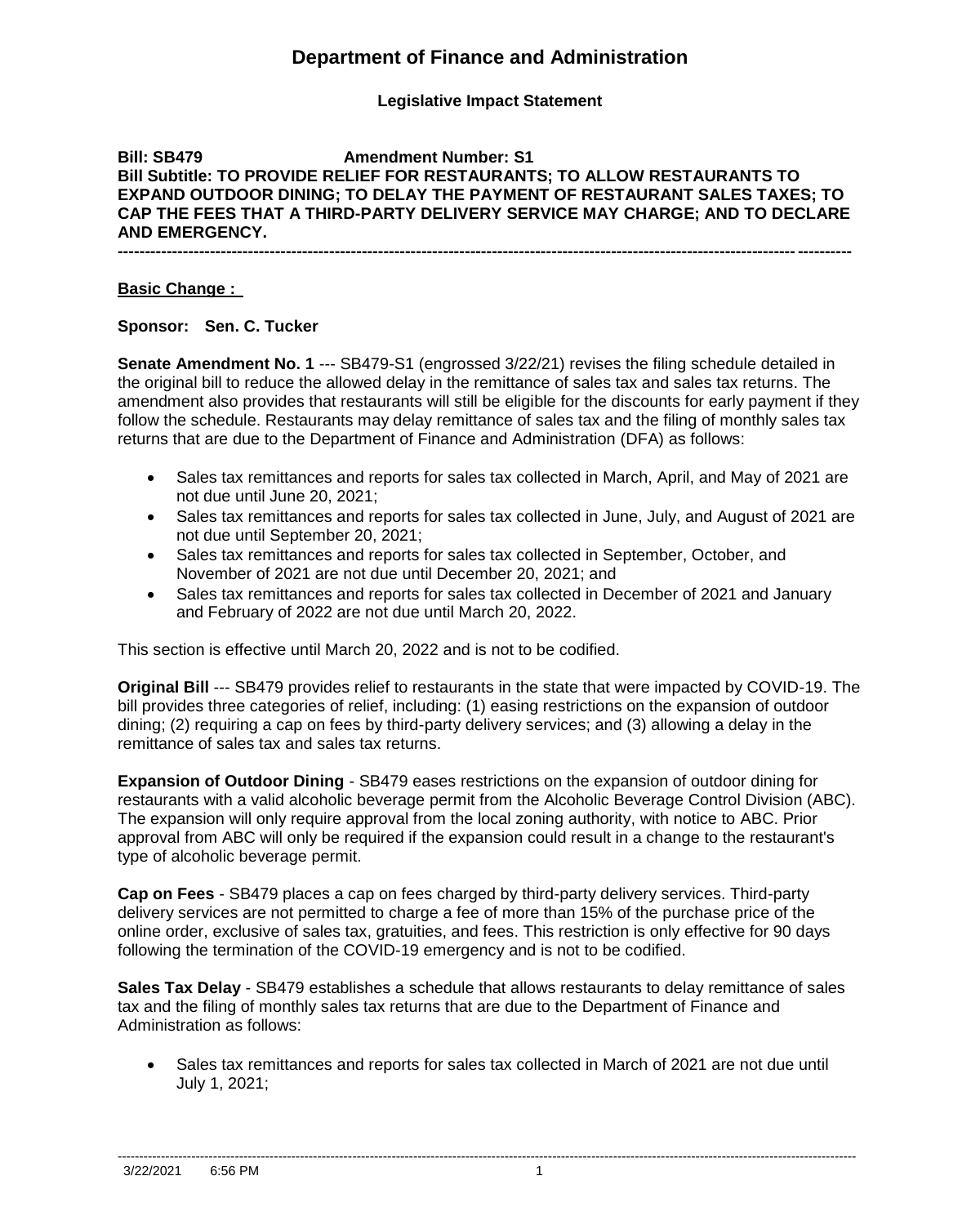# **Department of Finance and Administration**

## **Legislative Impact Statement**

#### **Bill: SB479 Amendment Number: S1 Bill Subtitle: TO PROVIDE RELIEF FOR RESTAURANTS; TO ALLOW RESTAURANTS TO EXPAND OUTDOOR DINING; TO DELAY THE PAYMENT OF RESTAURANT SALES TAXES; TO CAP THE FEES THAT A THIRD-PARTY DELIVERY SERVICE MAY CHARGE; AND TO DECLARE AND EMERGENCY. ---------------------------------------------------------------------------------------------------------------------------------------**

- Sales tax remittances and reports for sales tax collected in April, May, and June of 2021 are not due until September 1, 2021;
- Sales tax remittances and reports for sales tax collected in July, August, and September of 2021 are not due until January 1, 2022; and
- Sales tax remittances and reports for sales tax collected in October, November, and December of 2021 and January of 2022 are not due until March 1, 2022.

No late fees or penalties will be assessed if the taxpayer follows the schedule. This section is only effective until March 1, 2022 and is not to be codified.

SB479 contains an emergency clause which provides that it will become effective on the earliest of the following: (1) the date of its approval by the Governor; (2) if the Governor neither approves nor vetoes the bill, the expiration of the period of time during which the Governor may veto the bill; or, (3) if the Governor vetoes the bill, the date the last house overrides the veto.

## **Revenue Impact :**

No impact to State General Revenue. Undetermined revenue impact to city and county governments that levy a sales or use tax.

[ The State of Arkansas as well as city and county governments will experience a temporary shift of monthly revenues from restaurant sales. This industry is typically required to file and remit these taxes on a monthly basis. If this bill were to pass, they would now have the option to file and pay those taxes on a quarterly basis for the periods specified in the bill. ]

## **Taxpayer Impact :**

Restaurants would be provided a temporary deferment of sales and use tax filing and remittances beginning with sales taxes collected in March 2021 through February 2022.

## **Resources Required :**

Computer programs, tax forms, and instructions will need to be updated. Department employees will need to be educated as well as the taxpayer community.

## **Time Required :**

Additional time would be necessary for implementation.

## **Procedural Changes :**

Updates to the Sales and Use Tax Rules will need to be promulgated.